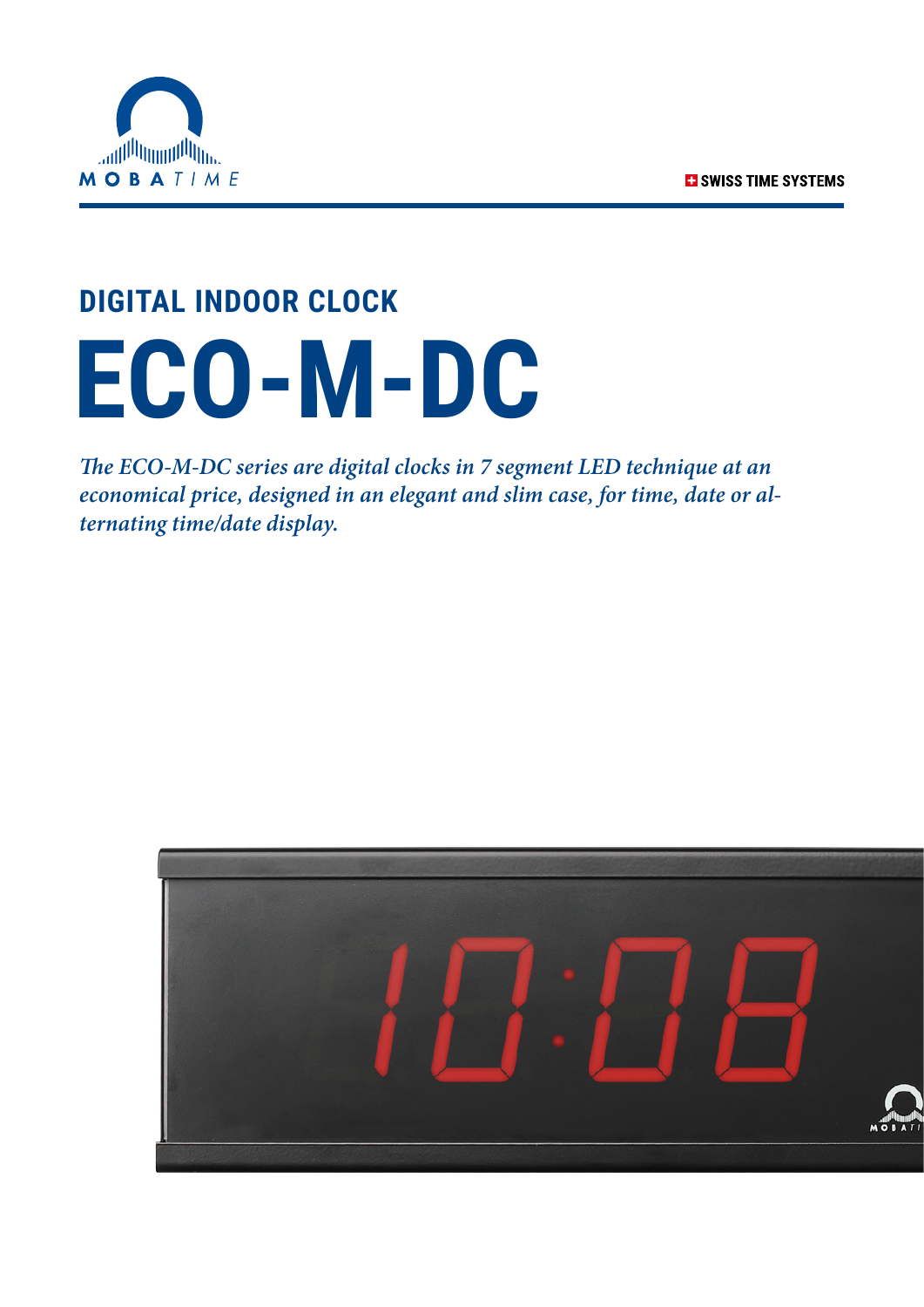## **6 STEPS TO YOUR ECO-M-DC**

*To make sure your digital clock meets all your requirements, you can assemble the components individually. Choose from various sizes, colors, and display variants, as well as installation options and additional options. Configure your ECO-M-DC according to your wishes, suitable for rooms and general conditions. Our experts will be happy to help you if you have questions.*

# **1.**

#### *Define your display type and digit height*  **FORMAT**

You have the choice. Display type, digit size, and number of digits offer multiple variations. The reading distance varies depending on the color, lighting, viewing angle, etc. The order code is composed as follows:

| Digit height    | 10:08 | 10:08 25 | 10:08:25 | Reading<br>distance |
|-----------------|-------|----------|----------|---------------------|
| $57 \text{ mm}$ | 57.4  | 57.6     | 57x.6    | $25 - 30$ m         |
| 75 mm           | 75.4  | 75.6     | 75x.6    | $30 - 40$ m         |
| 100 mm          | 100.4 | 100.6    | 100x.6   | $40 - 60$ m         |

#### *Choose your display color*  **DISPLAY COLOR**

The display background is black, offering optimal display contrast with a viewing angle of 160 degrees. The digit color is selectable. The available variants:

| red | yellow | green | pure green | blue | white |
|-----|--------|-------|------------|------|-------|
| (R) | (A)    | (G)   | (PG)       | (B)  | (W)   |



#### **3.** *Which installation solution works?*  **INSTALLATION SOLUTION**

Choose the one- or double-sided solution and pick a fitting installation option. Here you can see the codes for ceiling or wall installation, as well as the variants with or without wall bracket.

**2.**



**N.N** Wall mounting single-sided



 **D.S**



Ceiling suspension double-sided







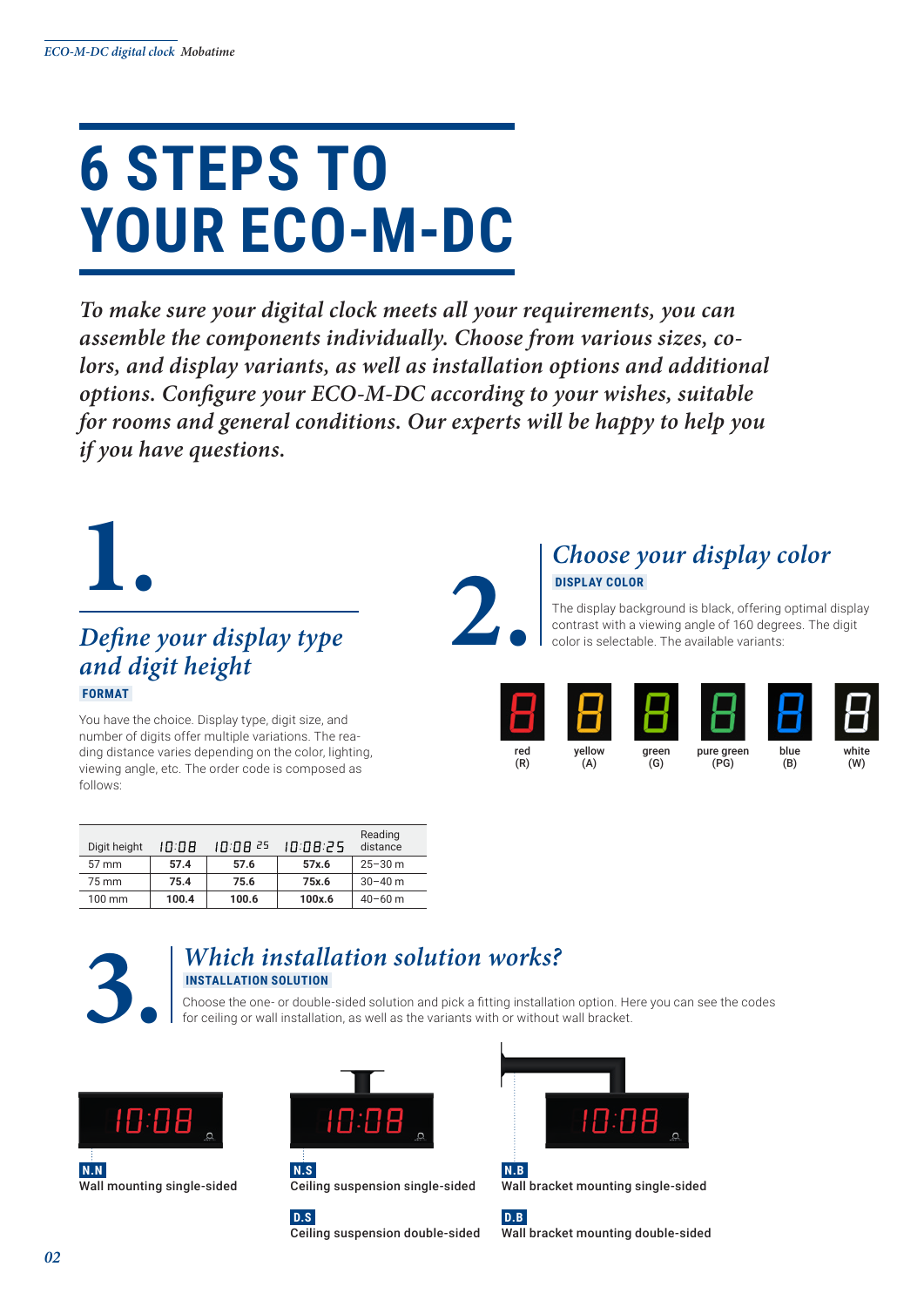## **4.** Which time code<br>do you need?<br> $\frac{1}{\text{SVMCHRONIZATION}}$ *do you need?*  **SYNCHRONIZATION**

| <b>CODE</b>     | <b>SYNCHRONIZATION</b>                           | <b>POWER SUPPLY</b> |
|-----------------|--------------------------------------------------|---------------------|
| <b>MBL</b>      | <b>MOBALine</b>                                  | Mains               |
| <b>MBLDCF</b>   | <b>MOBALine / DCF active</b>                     | Mains               |
| <b>IRIG</b>     | IRIG-B                                           | Mains               |
| <b>RS485</b>    | RS-485 (IF482 protocol)                          | Mains               |
| <b>NTP</b>      | <b>NTP</b>                                       | Mains               |
| PoE             | <b>NTP</b>                                       | PoE                 |
| <b>PoEclass</b> | Like PoE, supports perfor-<br>mance class output | PoE                 |

## **5.** *Which housing color works?*<br> **1 housing color** *works?*  **HOUSING COLOR**



#### **6.** *Want additional options?*  **OPTIONS**

On request, the ECO-M-DC can be equipped with the following additional features:

| CODE       | <b>OPTION</b>                                                                      |
|------------|------------------------------------------------------------------------------------|
| <b>VDC</b> | Power supply via 18-56 VDC                                                         |
| <b>SC</b>  | Battery-free RTC backup with supercapacitor<br>for 12h                             |
| <b>RP</b>  | Redundant power supply (PoE + 24 VDC)                                              |
| <b>SL</b>  | SMD diode display                                                                  |
| F          | Support for temperature, stopwatch and IR<br>remote control functions <sup>1</sup> |

1 simultaneous use of a temperature sensor (TP) and a wired stopwatch control keyboard (SK) is not possible

#### **YOUR ECO-M-DC CLOCK IS COMPLETE**

You can now order your ECO-M-DC and calculate the corresponding code. Enter the abbreviation for each component of your choice in the bright field and find your product code. It can be used immediately as an order code.

| My ECO-M-DC clock             |      | ECO-M-DC. |
|-------------------------------|------|-----------|
| 1. Format                     | Code |           |
| 2. Display color              | Code |           |
| 3. Installation solution Code |      |           |
| 4. Synchronization            | Code |           |
| 5. Housing color              | Code |           |
| 6. Option                     | Code |           |

#### *Example order code*



| ECO-M-DC. | 57.4.                      | R.          | N.N                            | <b>NTP</b>       | black.        |           |
|-----------|----------------------------|-------------|--------------------------------|------------------|---------------|-----------|
| ECO-M-DC  | digit height 57mm<br>HH:MM | red display | wall mounting,<br>single-sided | Ethernet version | black housing | no option |

### *Do you need accessories?*

 **ACCESSORIES** 

| <b>CODE</b>     | <b>ACCESSORY</b>                                                                                                                                               |
|-----------------|----------------------------------------------------------------------------------------------------------------------------------------------------------------|
| IR              | remote IR controller                                                                                                                                           |
| <b>SK</b>       | keyboard for clock and stopwatch control, cable 5m, handheld                                                                                                   |
| TP 3m           | temperature sensor, IP 66, cable 3m <sup>1</sup>                                                                                                               |
| TP 30m          | temperature sensor, IP 66, cable 30m <sup>1</sup>                                                                                                              |
| <b>TP RS485</b> | temperature sensor with RS 485 interface, power supply 12 VDC,<br>cable between sensor and interface 3 m (for SI version only) <sup>1</sup>                    |
| <b>TP LAN</b>   | temperature sensor with Ethernet interface, power supply 5 VDC,<br>cable between sensor and interface 3 m (for NTP, PoE and WiFi<br>version only) <sup>1</sup> |
|                 |                                                                                                                                                                |

1 only for clocks with option E